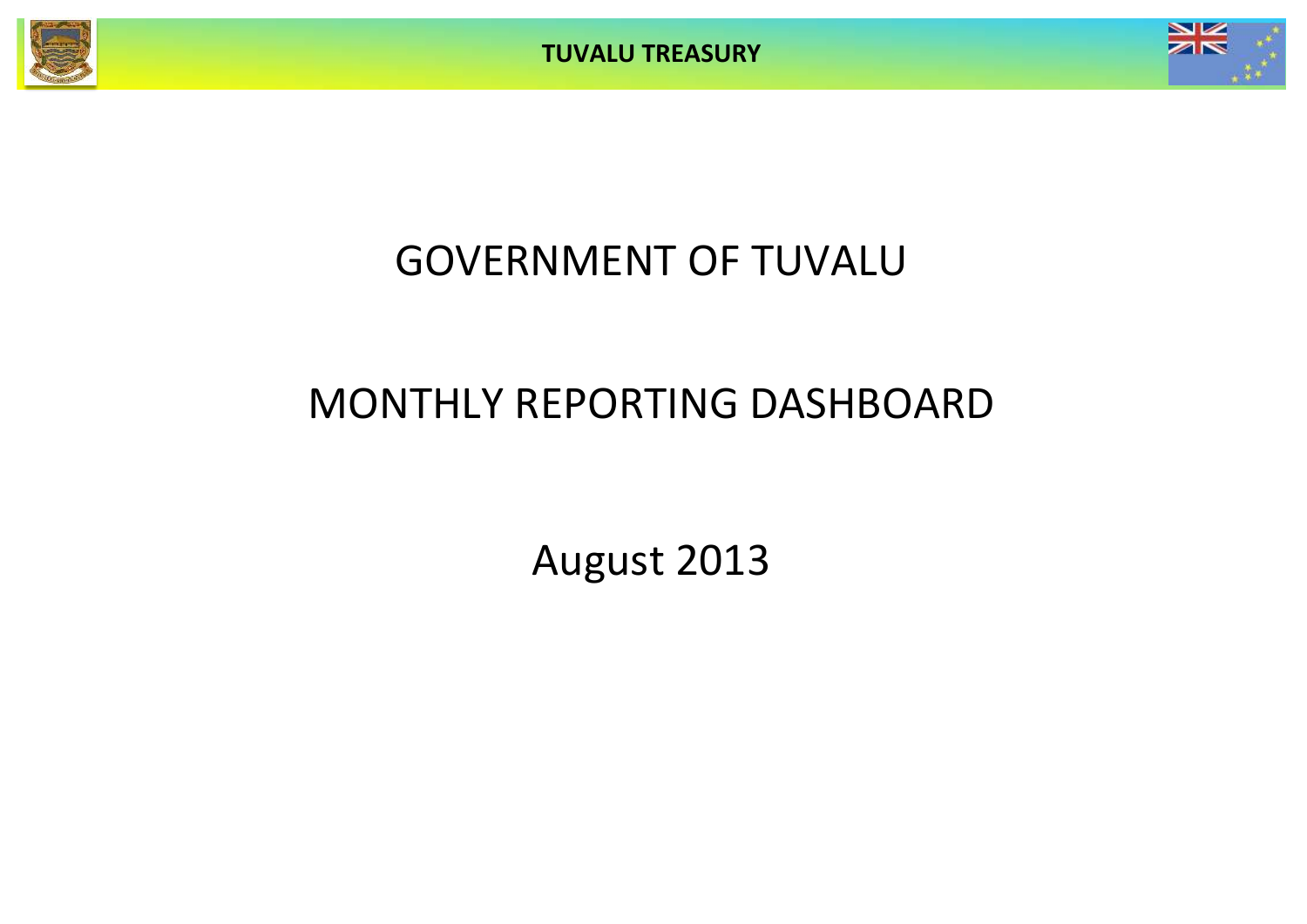#### **YTD ACTUAL & FORECAST OF REVENUE & EXPENDITURE BY NATURE OF EXPENSE**

#### **FOR THE PERIOD ENDED 31/08/2013**

|                                               | Actual             | Year to Date Year to Date<br><b>Budget</b> | Year to Date<br>Variance | January<br>Actual | February<br>Actual | March<br>Actual | April<br>Actual | May<br>Actual    | June<br>Actual | July<br>Actual       | August<br>Actual | September<br>Forecast | October<br>Forecast | November<br>Forecast | December<br><b>Forecast</b> | <b>Full Year</b><br><b>Forecast</b> | 2013<br><b>Budget</b> | Variance<br>Forecast & |
|-----------------------------------------------|--------------------|--------------------------------------------|--------------------------|-------------------|--------------------|-----------------|-----------------|------------------|----------------|----------------------|------------------|-----------------------|---------------------|----------------------|-----------------------------|-------------------------------------|-----------------------|------------------------|
| <b>RECEIPTS</b>                               |                    |                                            |                          |                   |                    |                 |                 |                  |                |                      |                  |                       |                     |                      |                             |                                     |                       | Budget                 |
| <b>Taxation</b>                               |                    |                                            |                          |                   |                    |                 |                 |                  |                |                      |                  |                       |                     |                      |                             |                                     |                       |                        |
| Income Tax                                    | 912,000            | 1,000,000                                  | (88,000)                 | 229,427           | 88,664             | 59,875          | 97,934          | 94,784           | 104,297        | 141,185              | 95,835           | 125,000               | 125,000             | 125,000              | 125,000                     | 1,412,000                           | 1,500,000             | $-88,000$              |
| Company Tax                                   | 633,808            | 1,520,000                                  | (886,192                 | $\Omega$          | $\Omega$           | 631,654         | $\Omega$        | $\Omega$         | 335            | 1,820                |                  | 380,000               | $\mathbf{0}$        | $\Omega$             | $\Omega$                    | 1,013,808                           | 1,900,000             | $-886, 192$            |
| <b>Tuvalu Consumption Tax</b>                 | 642.098            | 833,333                                    | (191.235                 | 59.532            | 33.037             | 71.976          | 105.439         | 80.956           | 70.330         | 166.017              | 54.811           | 104,167               | 104.167             | 104.167              | 104.167                     | 1,058,765                           | 1.250.000             | $-191,23$              |
| Import Duty                                   | 709,996            | 933,333                                    | (223, 338)               | 48,955            | 47,666             | 83,960          | 98,733          | 91,860           | 87,781         | 171,243              | 79,798           | 116,667               | 116,667             | 116,667              | 116,667                     | 1,176,662                           | 1,400,000             | $-223,33$              |
| Import Levy & Excise                          | 300,182            | 413,333                                    | (113, 151)               | (10, 941)         | 11,272             | 32,170          | 64,274          | 48,244           | 44,796         | 49,555               | 60,813           | 51,667                | 51,667              | 51,667               | 51,667                      | 506,849                             | 620,000               | $-113,15$              |
| Other Taxes                                   | 105,224            | 117,653                                    | (12, 429)                | 12,600            | 8,500              | 11,480          | 10,692          | 8,980            | 6,620          | 34,778               | 11,574           | 14,707                | 14,707              | 14,707               | 14,707                      | 164,051                             | 176,480               | $-12,42$               |
|                                               | 3,303,308          | 4,817,653                                  | 1.514.346                | 339,572           | 189,138            | 891,116         | 377,072         | 324,824          | 314,159        | 564,597              | 302,830          | 792,207               | 412,207             | 412,207              | 412,207                     | 5,332,134                           | 6,846,480             | (1,514,346)            |
| Interest, Dividends and Rent                  |                    |                                            |                          |                   |                    |                 |                 |                  |                |                      |                  |                       |                     |                      |                             |                                     |                       |                        |
| Interest and Dividends                        | 150.254            | 480,000                                    | (329,746                 | $\Omega$          | $\Omega$           | $\Omega$        | 128.676         | $\Omega$         | 12,035         | 9.543                |                  | 60,000                | 60,000              | 652,000              | 60.000                      | 982,254                             | 1.312.000             | $-329.74$              |
| Lease, rent and hire                          | 170,823            | 233,835                                    | (63, 013)                | 38,136            | 5,281              | 6,833           | 18,761          | 29,483           | 18,479         | 28,188               | 25,661           | 29,229                | 29,229              | 29,229               | 29,229                      | 287,741                             | 350,753               | $-63,01$               |
|                                               | 321,077            | 713,835                                    | (392, 759)               | 38,136            | 5,281              | 6,833           | 147,437         | 29,483           | 30,514         | 37,732               | 25,661           | 89,229                | 89,229              | 681,229              | 89,229                      | 1,269,994                           | 1,662,753             | (392, 759)             |
| <b>Other Government Charges</b>               |                    |                                            |                          |                   |                    |                 |                 |                  |                |                      |                  |                       |                     |                      |                             |                                     |                       |                        |
| <b>Fisheries Licenses</b>                     | 6,435,604          | 4,224,113                                  | 2,211,491                | 730,967           | 2,766,616          | 1,373,517       | 108.641         | 57,898           | 332,091        | 1,018,054            | 47,818           | 258,629               | 258,629             | 258,629              | 2,000,000                   | 9,211,491                           | 7,000,000             | 2,211,491              |
| <b>Vessel Registrations</b>                   | 479,628            | 637,500                                    | (157, 872)               | 132,035           | $\Omega$           | $\Omega$        | 102,507         | $\Omega$         | $\Omega$       | 245,086              |                  | $\Omega$              | 212,500             | $\Omega$             | $\mathbf{0}$                | 692,128                             | 850,000               | $-157,87$              |
| Marine Services (Nivaga II & Manu Folau)      | 341,755            | 363,333                                    | (21, 578)                | 65,958            | 55,177             | 44,939          | 35,804          | 38,420           | 15,854         | 41,103               | 44,501           | 45,417                | 45,417              | 45,417               | 45,417                      | 523,422                             | 545,000               | $-21,57$               |
| Stevedoring and Wharfage                      | 124,655            | 226,000                                    | (101, 345)               | 29,367            | 5,828              | 21,058          | 12,406          | 18,356           | 10,660         | 7,902                | 19,078           | 28,250                | 28,250              | 28,250               | 28,250                      | 237,655                             | 339,000               | $-101,34$              |
| TV                                            | 3,219,264          | 3,039,959                                  | 179,305                  | 1,019,878         | $\Omega$           | $\Omega$        | 1,030,003       | $\Omega$         | $\Omega$       | 1,169,384            |                  | $\Omega$              | 1,010,041           | $\Omega$             | $\Omega$                    | 4,229,305                           | 4,050,000             | 179,305                |
| Provision of Goods and Services               | 349,257            | 532,291                                    | (183, 034)               | 65,660            | 21,750             | 33,023          | 27,770          | 99,712           | 18,390         | 31,429               | 51,522           | 66,536                | 66,536              | 66,536               | 66,536                      | 615,402                             | 798,437               | $-183,03$              |
| <b>Other Charges</b>                          | 183.598            | 243.531                                    | (5993)                   | 114,677           | 7.662              | 18.606          | 60.157          | 13.091           | 29.072         | 18.516               | (78.184          | 30.441                | 30.441              | 30.441               | 30 441                      | 305.363                             | 365.296               | $-59.93$               |
|                                               | 11,133,761         | 9,266,728                                  | 1,867,033                | 2,158,543         | 2,857,032          | 1,491,144       | 1,377,288       | 227,477          | 406,068        | 2,531,474            | 84,735           | 429,273               | 1,651,814           | 429,273              | 2,170,644                   | 15,814,766                          | 13,947,733            | 1,867,033              |
| <b>External Assistance and Grants</b>         |                    |                                            |                          |                   |                    |                 |                 |                  |                |                      |                  |                       |                     |                      |                             |                                     |                       |                        |
| <b>ROC</b>                                    | 5,355,306          | 4,620,000                                  | 735,306                  | $\mathbf{0}$      | 190,483            | 2,421,883       | $\Omega$        | $\Omega$         | $\Omega$       | $\Omega$             | 2,742,940        | 15,000                | 15,000              | 15,000               | 15,000                      | 5,415,306                           | 4,680,000             | 735,306                |
| AusAID (CIF)                                  | 500,000            | $\Omega$                                   | 500,000                  | $\Omega$          | $\Omega$           | $\Omega$        | $\Omega$        | $\Omega$         | $\Omega$       | 500,000              |                  | $\Omega$              | $\Omega$            | $\Omega$             | $\Omega$                    | 500,000                             | - 0                   | 500,000                |
| New Zealand (CIF)                             | 342,056            | $\Omega$                                   | 342,056                  | $\Omega$          | $\overline{0}$     | $\Omega$        | $\Omega$        | $\Omega$         | $\Omega$       | 342,056              |                  | $\Omega$              | $\mathbf 0$         | $\Omega$             | $\mathbf{0}$                | 342,056                             | $\Omega$              | 342,056                |
| World Bank, IMF, ADB                          | 2,163,645          | 6.667                                      | 2.156.978                | $\Omega$          | $\Omega$           | $\Omega$        | 2.163.645       | $\Omega$         | $\Omega$       | $\Omega$             |                  | 833                   | 833                 | 833                  | 833                         | 2,166,978                           | 10.000                | 2,156,978              |
| PDF                                           | $\Omega$           | 104,000                                    | (104,000)                | $\Omega$          | $\Omega$           | $\Omega$        | $\Omega$        | $\Omega$         | $\Omega$       | $\Omega$             |                  | 13,000                | 13,000              | 13,000               | 13,000                      | 52,000                              | 156,000               | $-104,00$              |
| <b>Other Donors</b>                           | 12,613             | $\Omega$                                   | 12,613                   | $\Omega$          | 6,454              | $\Omega$        | $\Omega$        | 6,039            | 120            | $\Omega$             |                  | $\Omega$              | $\Omega$            | $\Omega$             | $\Omega$                    | 12,613                              | $\Omega$              | 12,613                 |
|                                               | 8,373,620          | 4,730,667                                  | 3,642,953                | $\mathbf{0}$      | 196,937            | 2,421,883       | 2,163,645       | 6,039            | 120            | 842,056              | 2,742,940        | 28,833                | 28,833              | 28,833               | 28,833                      | 8,488,953                           | 4,846,000             | 3,642,953              |
| <b>Total Receipts</b>                         | 23,131,765         | 19,528,883                                 | 3,602,882                | 2,536,251         | 3,248,389          | 4,810,976       | 4,065,442       | 587,822          | 750,860        | 3,975,858            | 3,156,166        | 1,339,543             | 2,182,084           | 1,551,543            | 2,700,914                   | 30,905,848                          | 27,302,966            | 3,602,882              |
|                                               |                    |                                            |                          |                   |                    |                 |                 |                  |                |                      |                  |                       |                     |                      |                             |                                     |                       |                        |
| <b>PAYMENTS</b>                               |                    |                                            |                          |                   |                    |                 |                 |                  |                |                      |                  |                       |                     |                      |                             |                                     |                       |                        |
| <b>Operations</b>                             |                    |                                            |                          |                   |                    |                 |                 |                  |                |                      |                  |                       |                     |                      |                             |                                     |                       |                        |
| Wages, Salaries, and Employee Benefits        | 7,461,270          | 8,070,894                                  | 609.624                  | 1,830,046         | 400.156            | 443.217         | 897.343         | 831,281          | 918.584        | 1,307,979            | 832,663          | 963,927               | 963,927             | 963,927              | 1,323,402                   | 11,676,455                          | 12,286,079            | 609,624                |
| Contributions to Tuvalu National Provident F  | 643,569            | 723,618                                    | 80,049                   | 159,606           | 36,280             | 37,241          | 74,659          | 71,828           | 76,458         | 114,280              | 73,218           | 90,452                | 90,452              | 90,452               | 90,452                      | 1,005,378                           | 1,085,427             | 80,049                 |
| Travel                                        | 788,974            | 811.214                                    | 22.240                   | 75,300            | 125.832            | 101.931         | 147.901         | 97.026           | 75.498         | 92,937               | 72.550           | 101.402               | 101.402             | 101,402              | 101.402                     | 1.194.581                           | 1,216,821             | 22,240                 |
| Telephone and Internet                        | 69,916             | 88,418                                     | 18,503                   | 14,600            | 6,436              | 5,390           | 13,201          | 5,371            | 7,050          | 9,579                | 8,289            | 11,052                | 11,052              | 11,052               | 11,052                      | 114,125                             | 132,627               | 18,503                 |
| Maintenance                                   | 886,473            | 846,837                                    | (39, 636)                | (25,901)          | 35,839             | 72,795          | 242,838         | 144,466          | 198,190        | 130,621              | 87,626           | 105,855               | 105,855             | 105,855              | 105,855                     | 1,309,892                           | 1,270,256             | $-39,63$               |
| <b>Advertising and Provisions</b>             | 493,358            | 548,387                                    | 55,029                   | 2,386             | 53,990             | 44,750          | 65,236          | 139,166          | 57,315         | 109,659              | 20,856           | 68,548                | 68,548              | 68,548               | 68,548                      | 767,551                             | 822,580               | 55,029                 |
| Fuel and Oil                                  | 515.280            | 661,745                                    | 146,466                  | 5,892             | 153,067            | 66.936          | 22.219          | 33,442           | 39,440         | 121,027              | 73,257           | 82.718                | 82,718              | 82,718               | 82,718                      | 846,152                             | 992,618               | 146,466                |
| Supplies and Equipment                        | 902,066            | 1,265,712                                  | 363,646                  | 68,731            | 76,550             | 59,917          | 290,892         | 77,831           | 104,155        | 148,336              | 75,653           | 158,214               | 158,214             | 158,214              | 158,214                     | 1,534,922                           | 1,898,568             | 363,646                |
| Electricity                                   | 482,957            | 566,829                                    | 83,872                   | (44, 944)         | 85,451             | 65,594          | 79,607          | 65,135           | 90,419         | 113,199              | 28,496           | 70,854                | 70,854              | 70,854               | 70,854                      | 766,371                             | 850,243               | 83,872                 |
| Senior Citizen Scheme / Pension               | 150,390            | 159,420                                    | 9,030                    | 35,850            | 19,822             | 611             | 36,925          | $\overline{0}$   | 19,672         | 36,861               | 650              | 19,928                | 19,928              | 19,928               | 19,928                      | 230,100                             | 239,130               | 9,030                  |
| <b>TMTS (Tuvalu Medical Treatment Scheme)</b> | 1,091,082          | 954,433                                    | (136,649                 | (32, 925)         | 120,556            | 145,662         | 219,639         | 131,062          | 188,923        | 85,831               | 232,335          | 119,304               | 119,304             | 119,304              | 119,304                     | 1,568,299                           | 1,431,650             | $-136,64$              |
| Land & Property Rent                          | 817,727            | 852,418                                    | 34,691                   | 28,451            | 8,784              | 43,202          | 671,964         | 24,266           | 13,651         | 19,627               | 7,783            | 20,302                | 20,302              | 20,302               | 20,302                      | 898.936                             | 933,627               | 34,691                 |
|                                               | 14,303,062         | 15,549,925                                 | 1,246,864                | 2,117,092         | 1,122,763          | 1,087,246       | 2,762,424       | 1,620,873        | 1,789,353      | 2,289,933            | 1,513,377        | 1,812,556             | 1,812,556           | 1,812,556            | 2,172,031                   | 21,912,762                          | 23,159,626            | 1,246,864              |
| <b>Grants and Subsidies</b>                   |                    |                                            |                          |                   |                    |                 |                 |                  |                |                      |                  |                       |                     |                      |                             |                                     |                       |                        |
| <b>Grants and Subsidies</b>                   | 2,084,529          | 2,706,135                                  | 621,606                  | 287,974           | 188,901            | 305,876         | 409,594         | 120,087          | 108,339        | 475,016              | 188,743          | 338,267               | 338,267             | 338,267              | 338,267                     | 3,437,597                           | 4,059,203             | 621,606                |
| Outer Island Projects (SDE)                   | 648,130            | 800,000                                    | 151,870                  | (39, 146)         | 79,944             | 94,353          | 212,442         | 29,836           | 1,525          | 162,309              | 106,868          | 100,000               | 100,000             | 100,000              | 100,000                     | 1,048,130                           | 1,200,000             | 151,870                |
| Scholarships and Support                      | 1,241,782          | 1,502,079                                  | 260.297                  | 139,649           | 100,943            | 135,966         | 146,013         | 82,926           | 137,172        | 295,777              | 203.337          | 187,760               | 187,760             | 187,760              | 187.760                     | 1,992,821                           | 2,253,118             | 260,297                |
| Overseas Contributions                        | 295,157            | 517,531                                    | 222,373                  | 32,918            | 8,114              | 14,872          | 120,299         | 30,515           | 2,085          | 48,989               | 37,365           | 64,691                | 64,691              | 64,691               | 64,691                      | 553,923                             | 776,296               | 222,373                |
|                                               | 4,269,598          | 5,525,745                                  | 1,256,146                | 421.394           | 377,902            | 551,066         | 888.348         | 263,363          | 249,121        | 982,091              | 536,313          | 690,718               | 690,718             | 690,718              | 690,718                     | 7,032,471                           | 8,288,617             | 1,256,146              |
| <b>Loans and Interest</b>                     |                    |                                            |                          |                   |                    |                 |                 |                  |                |                      |                  |                       |                     |                      |                             |                                     |                       |                        |
| Interest and Bank Charges                     | (18, 292)          | 113,333                                    | 131,625                  | 1,415             | 2,782              | 1,217           | 1,445           | (30, 618)        | 1,744          | 2,222                | 1,501            | 14,167                | 14,167              | 14,167               | 14,167                      | 38,375                              | 170,000               | 131,625                |
| Loan Repayment                                | 410,493            | 263,822                                    | (146, 671)               | 129,938           | $\Omega$           | 110,168         | $\overline{0}$  | 8,510            | $\Omega$       | $\Omega$             | 161,877          | 235,178               | 1,667               | 1,667                | 1,667                       | 650,67                              | 504,000               | $-146, 67$             |
|                                               | 392,201            | 377.156                                    | (15,045)                 | 131,353           | 2,782              | 111.385         | 1.445           | (22, 108)        | 1,744          | 2,222                | 163,379          | 249,344               | 15,833              | 15,833               | 15,833                      | 689,045                             | 674,000               | (15, 045)              |
| <b>Capital Expenditures</b>                   |                    |                                            |                          |                   |                    |                 |                 |                  |                |                      |                  |                       |                     |                      |                             |                                     |                       |                        |
| Purchase/construction of assets               | 102,139<br>102,139 | 350,674<br>350,674                         | 248,536<br>248,536       | 5,554<br>5,554    | 35,992<br>35,992   | 6,836<br>6,836  | (393)<br>(393)  | 43,224<br>43,224 | 7,509<br>7,509 | (6, 112)<br>(6, 112) | 9,528<br>9,528   | 43,834<br>43,834      | 43,834<br>43,834    | 43,834<br>43,834     | 43,834<br>43,834            | 277,476<br>277,476                  | 526,011<br>526,011    | 248,536<br>248,536     |
| <b>Total Payments</b>                         | 19,067,000         | 21,803,500                                 | 2,736,500                | 2,675,393         | 1,539,439          | 1,756,533       | 3,651,825       | 1,905,352        | 2,047,728      | 3,268,135            | 2,222,596        | 2,796,453             | 2,562,942           | 2,562,942            | 2,922,417                   | 29,911,753                          | 32,648,254            | 2,736,500              |
| NET SURPLUS / (DEFICIT)                       | 4,064,766          | (2, 274, 617)                              | 5.339.382                | (139, 141)        | 1,708,950          | 3,054,443       | 413,617         | 1,317,530)       | (1, 296, 867)  | 707,723              | 933,570          | (1,456,910)           | (380, 858)          | (1,011,399)          | (221, 503)                  | 994,095                             | (5,345,287)           | 6,339,382              |
| <b>CASH POSITION</b><br>\$M                   | 7.8                |                                            |                          | 3.6               | 5.3                | 8.4             | 8.8             | 7.5              | 6.2            | 6.9                  | 7.8              | 6.4                   | 6.0                 | 5.0                  | 4.8                         |                                     |                       |                        |
| Consolidated Investment Fund                  | 3,822,914          |                                            |                          |                   |                    |                 |                 |                  |                |                      |                  |                       |                     |                      |                             |                                     |                       |                        |
| <b>General Current Account</b>                | 4.005.250          |                                            |                          |                   |                    |                 |                 |                  |                |                      |                  |                       |                     |                      |                             |                                     |                       |                        |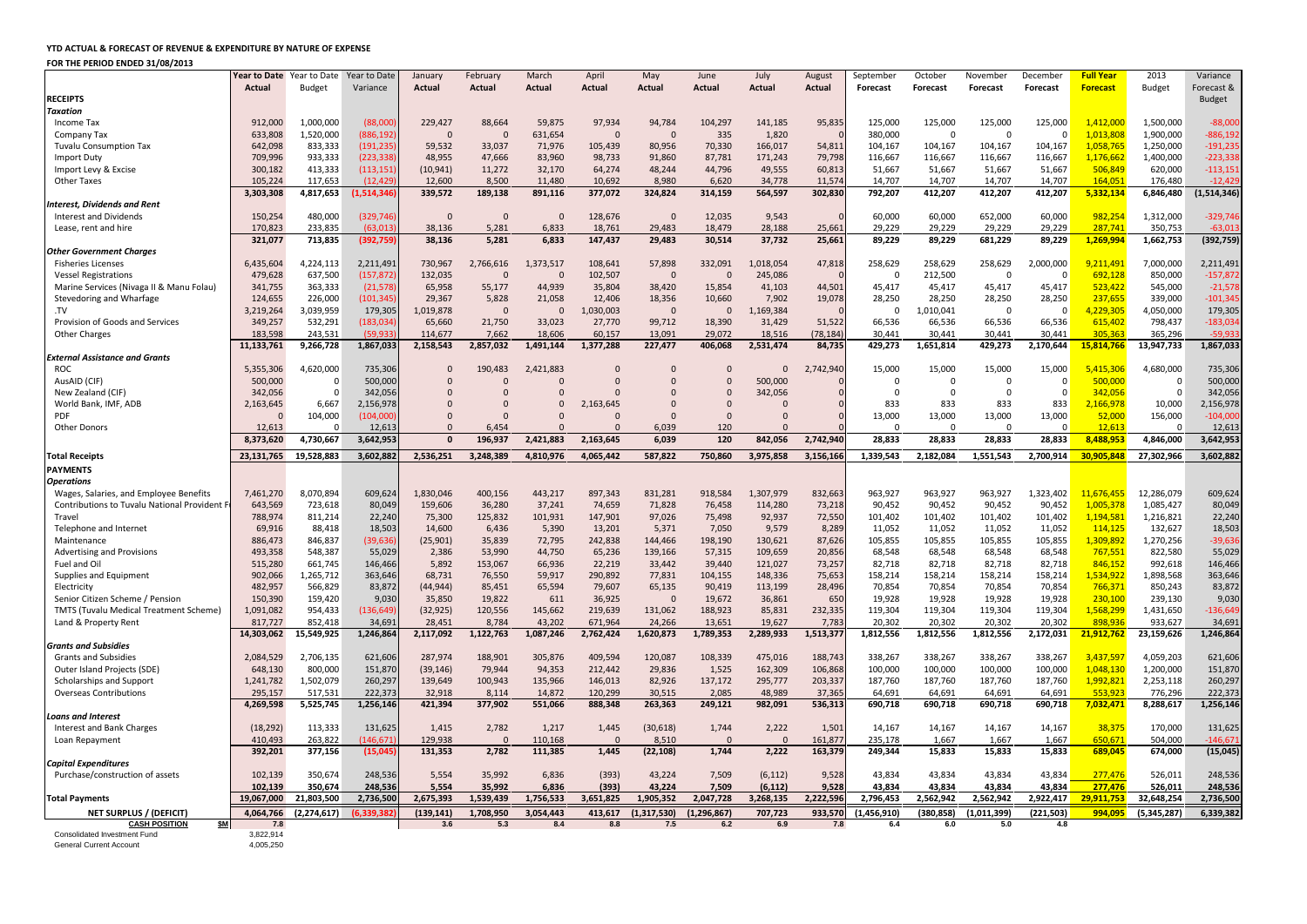

## **Expenditure Analysis**



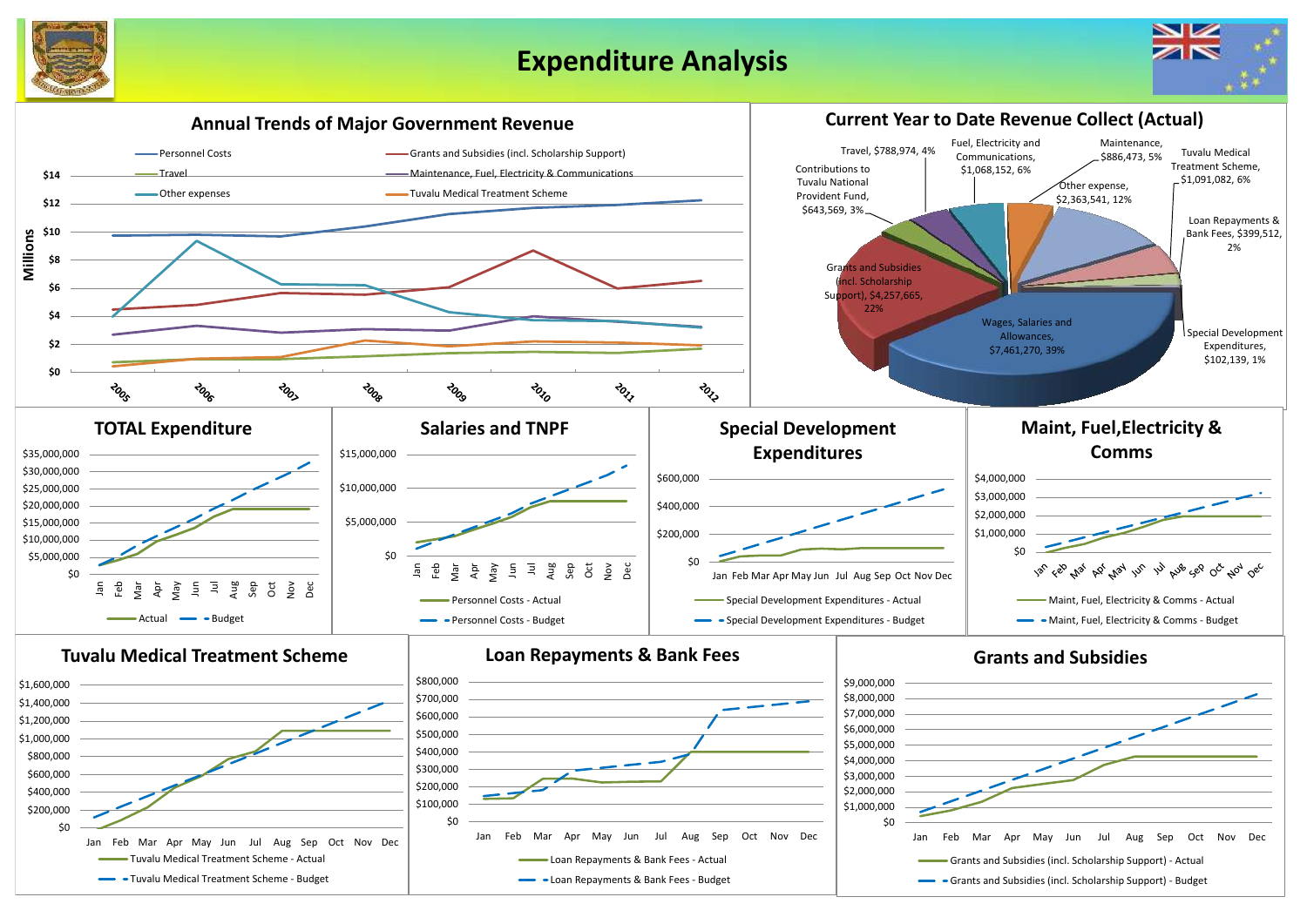



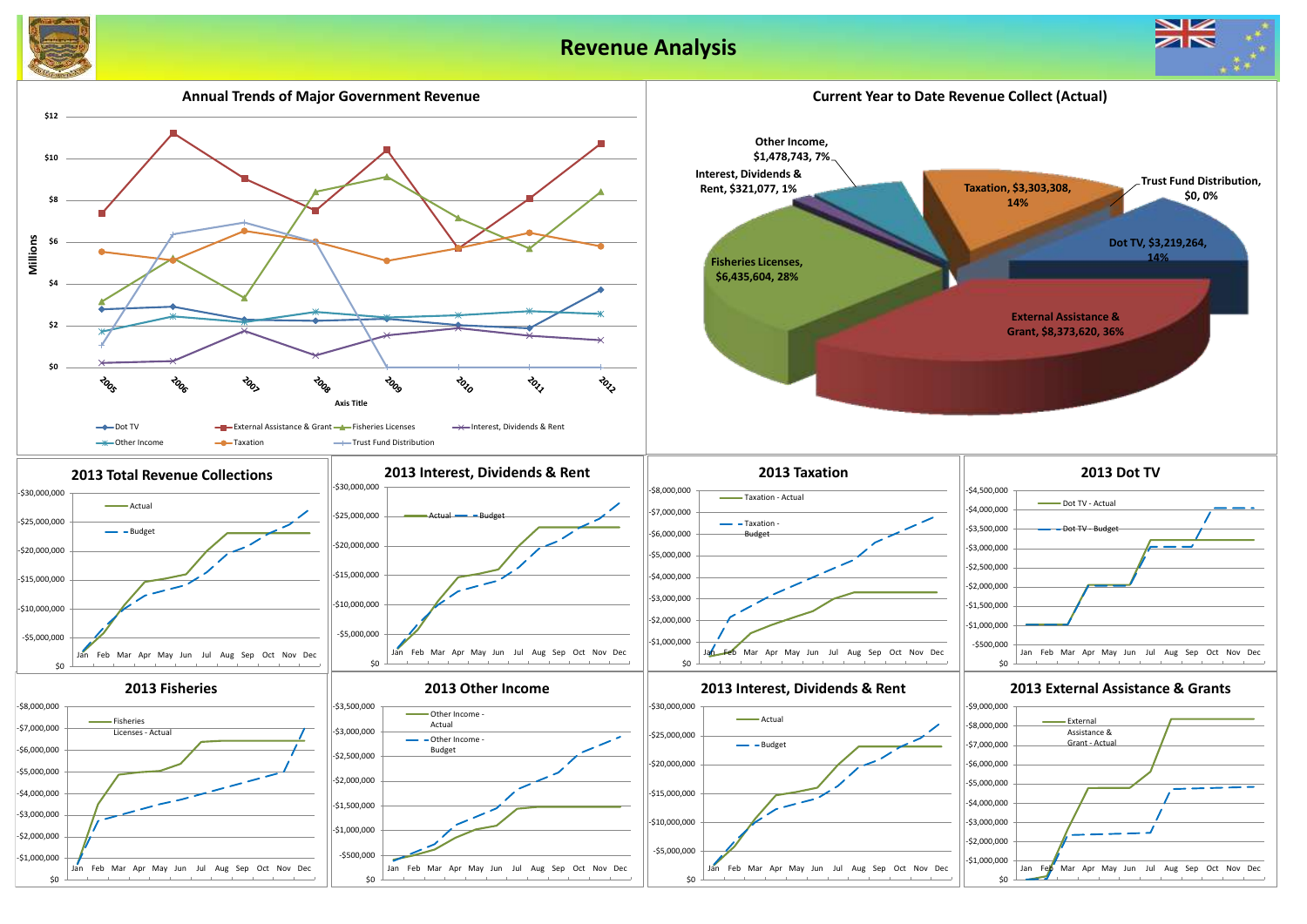### **MONTHLY STATEMENT OF RECEIPTS AND PAYENTS BY NATURE OF EXPENSE**

**FOR THE PERIOD ENDED 31/08/2013**

|                                                        | <b>Year to Date</b> |            | <b>Year to Date</b> |            | <b>Year to Date</b> |             | 2013          |            |
|--------------------------------------------------------|---------------------|------------|---------------------|------------|---------------------|-------------|---------------|------------|
|                                                        | Actual              |            | <b>Budget</b>       |            | Variance            |             | <b>Budget</b> |            |
| <b>RECEIPTS</b>                                        |                     |            |                     |            |                     |             |               |            |
| <b>Taxation</b>                                        |                     |            |                     |            |                     |             |               |            |
| Income Tax                                             | 912,000             |            | 1,000,000           |            | (88,000)            |             | 1,500,000     |            |
| Company Tax                                            | 633,808             |            | 1,520,000           |            | (886, 192)          |             | 1,900,000     |            |
| <b>Tuvalu Consumption Tax</b>                          | 642,098             |            | 833,333             |            | (191, 235)          |             | 1,250,000     |            |
| <b>Import Duty</b>                                     | 709,996             |            | 933,333             |            | (223, 338)          |             | 1,400,000     |            |
| Import Levy & Excise                                   | 300,182             |            | 413,333             |            | (113, 151)          |             | 620,000       |            |
| <b>Other Taxes</b>                                     | 105,224             |            | 117,653             |            | (12, 429)           |             | 176,480       |            |
|                                                        |                     | 3,303,308  |                     | 4,817,653  |                     | (1,514,346) |               | 6,846,480  |
| <b>Interest, Dividends and Rent</b>                    |                     |            |                     |            |                     |             |               |            |
| <b>Interest and Dividends</b>                          | 150,254             |            | 480,000             |            | (329, 746)          |             | 1,312,000     |            |
| Lease, rent and hire                                   | 170,823             |            | 233,835             |            | (63,013)            |             | 350,753       |            |
|                                                        |                     | 321,077    |                     | 713,835    |                     | (392, 759)  |               | 1,662,753  |
| <b>Other Government Charges</b>                        |                     |            |                     |            |                     |             |               |            |
| <b>Fisheries Licenses</b>                              | 6,435,604           |            | 4,224,113           |            | 2,211,491           |             | 7,000,000     |            |
| <b>Vessel Registrations</b>                            | 479,628             |            | 637,500             |            | (157, 872)          |             | 850,000       |            |
| Marine Services (Nivaga II & Manu Folau)               | 341,755             |            | 363,333             |            | (21, 578)           |             | 545,000       |            |
| Stevedoring and Wharfage                               | 124,655             |            | 226,000             |            | (101, 345)          |             | 339,000       |            |
| .TV                                                    | 3,219,264           |            | 3,039,959           |            | 179,305             |             | 4,050,000     |            |
| Provision of Goods and Services                        | 349,257             |            | 532,291             |            | (183, 034)          |             | 798,437       |            |
| <b>Other Charges</b>                                   | 183,598             |            | 243,531             |            | (59, 933)           |             | 365,296       |            |
|                                                        |                     | 11,133,761 |                     | 9,266,728  |                     | 1,867,033   |               | 13,947,733 |
| <b>External Assistance and Grants</b>                  |                     |            |                     |            |                     |             |               |            |
| <b>ROC</b>                                             | 5,355,306           |            | 4,620,000           |            | 735,306             |             | 4,680,000     |            |
| AusAID (CIF)                                           | 500,000             |            | 0                   |            | 500,000             |             | 0             |            |
| New Zealand (CIF)                                      | 342,056             |            | 0                   |            | 342,056             |             | $\mathbf 0$   |            |
| World Bank, IMF, ADB                                   | 2,163,645           |            | 6,667               |            | 2,156,978           |             | 10,000        |            |
| PDF                                                    | 0                   |            | 104,000             |            | (104,000)           |             | 156,000       |            |
| <b>Other Donors</b>                                    | 12,613              |            | 0                   |            | 12,613              |             | 0             |            |
|                                                        |                     | 8,373,620  |                     | 4,730,667  |                     | 3,642,953   |               | 4,846,000  |
|                                                        |                     |            |                     |            |                     |             |               |            |
| <b>Total Receipts</b>                                  |                     | 23,131,765 |                     | 19,528,883 |                     | 3,602,882   |               | 27,302,966 |
|                                                        |                     |            |                     |            |                     |             |               |            |
| <b>PAYMENTS</b>                                        |                     |            |                     |            |                     |             |               |            |
| <b>Operations</b>                                      |                     |            |                     |            |                     |             |               |            |
| Wages, Salaries, and Employee Benefits                 | 7,461,270           |            | 8,070,894           |            | 609,624             |             | 12,286,079    |            |
| <b>Contributions to Tuvalu National Provident Fund</b> | 643,569             |            | 723,618             |            | 80,049              |             | 1,085,427     |            |
| Travel                                                 | 788,974             |            | 811,214             |            | 22,240              |             | 1,216,821     |            |
| Telephone and Internet                                 | 69,916              |            | 88,418              |            | 18,503              |             | 132,627       |            |
| Maintenance                                            | 886,473             |            | 846,837             |            | (39, 636)           |             | 1,270,256     |            |
| <b>Advertising and Provisions</b>                      | 493,358             |            | 548,387             |            | 55,029              |             | 822,580       |            |
| Fuel and Oil                                           | 515,280             |            | 661,745             |            | 146,466             |             | 992,618       |            |
| Supplies and Equipment                                 | 902,066             |            | 1,265,712           |            | 363,646             |             | 1,898,568     |            |
| Electricity                                            | 482,957             |            | 566,829             |            | 83,872              |             | 850,243       |            |
| Senior Citizen Scheme / Pension                        | 150,390             |            | 159,420             |            | 9,030               |             | 239,130       |            |
| TMTS (Tuvalu Medical Treatment Scheme)                 | 1,091,082           |            | 954,433             |            | (136, 649)          |             | 1,431,650     |            |
| Land & Property Rent                                   | 817,727             |            | 852,418             |            | 34,691              |             | 933,627       |            |
|                                                        |                     | 14,303,062 |                     | 15,549,925 |                     | 1,246,864   |               | 23,159,626 |
| <b>Grants and Subsidies</b>                            |                     |            |                     |            |                     |             |               |            |
| <b>Grants and Subsidies</b>                            | 2,084,529           |            | 2,706,135           |            | 621,606             |             | 4,059,203     |            |
| Outer Island Projects (SDE)                            | 648,130             |            | 800,000             |            | 151,870             |             | 1,200,000     |            |
| Scholarships and Support                               | 1,241,782           |            | 1,502,079           |            | 260,297             |             | 2,253,118     |            |
| <b>Overseas Contributions</b>                          | 295,157             |            | 517,531             |            | 222,373             |             | 776,296       |            |
|                                                        |                     | 4,269,598  |                     | 5,525,745  |                     | 1,256,146   |               | 8,288,617  |
| <b>Loans and Interest</b>                              |                     |            |                     |            |                     |             |               |            |
| Interest and Bank Charges                              | (18, 292)           |            | 113,333             |            | 131,625             |             | 170,000       |            |
| Loan Repayment                                         | 410,493             |            | 263,822             |            | (146, 671)          |             | 504,000       |            |
|                                                        |                     | 392,201    |                     | 377,156    |                     | (15,045)    |               | 674,000    |
| <b>Capital Expenditures</b>                            |                     |            |                     |            |                     |             |               |            |
| Purchase/construction of assets                        | 102,139             |            | 350,674             |            | 248,536             |             | 526,011       |            |
|                                                        |                     | 102,139    |                     | 350,674    |                     | 248,536     |               | 526,011    |
|                                                        |                     |            |                     |            |                     |             |               |            |
| <b>Total Payments</b>                                  |                     | 19,067,000 |                     | 21,803,500 |                     | 2,736,500   |               | 32,648,254 |